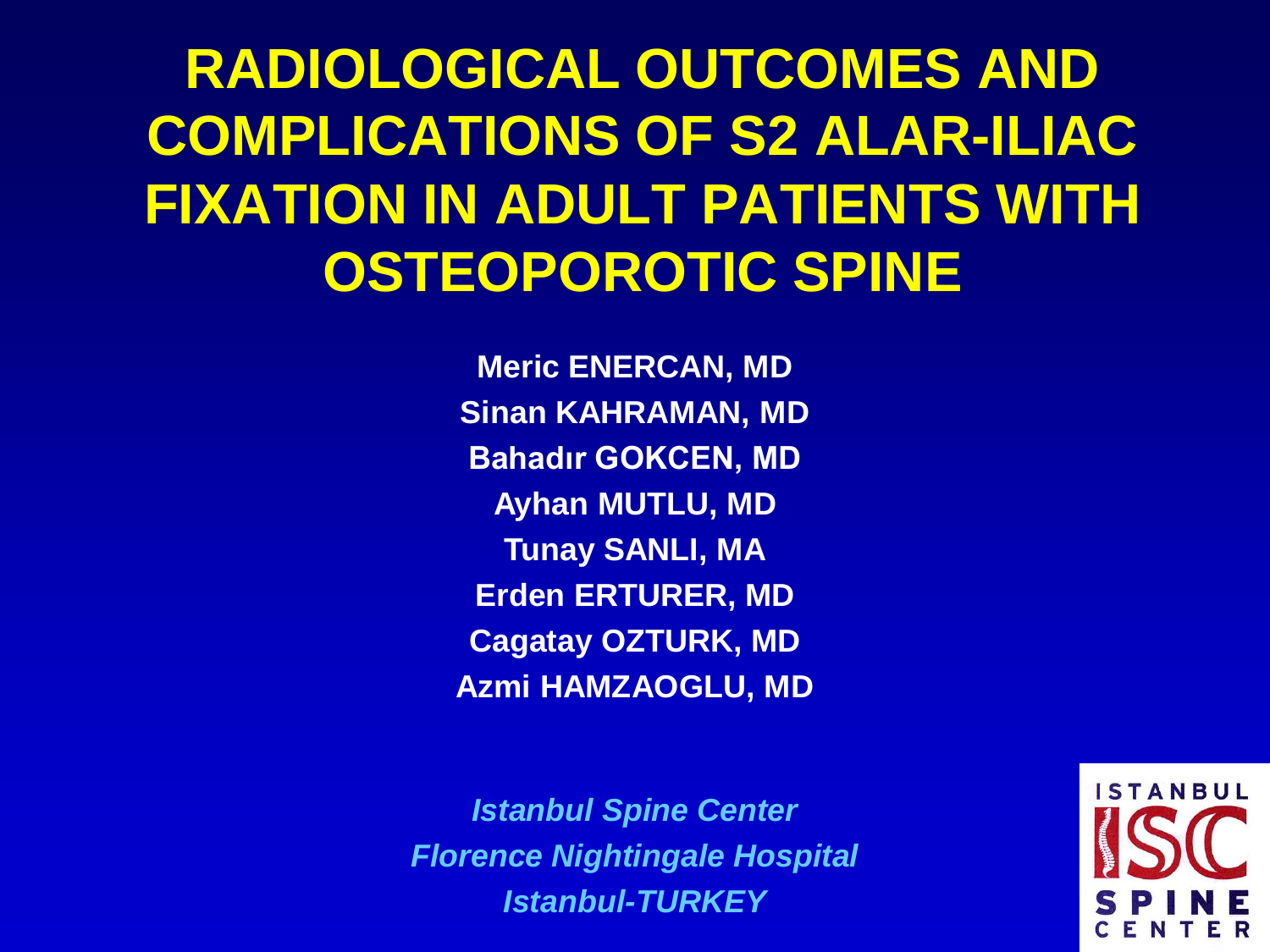#### **E-Poster #P2 RADIOLOGICAL OUTCOMES AND COMPLICATIONS OF S2 ALAR-ILIAC…**

#### **Author**

**Meric ENERCAN, MD Sinan KAHRAMAN, MD Bahadır GOKCEN, MD Ayhan MUTLU, MD Tunay SANLI, MA Erden ERTURER, MD Cagatay OZTURK, MD Azmi HAMZAOGLU, MD**

#### **Relationships Disclosed**

**No Relationship No Relationship No Relationship No Relationship DepuySynthes (a) No Relationship Medtronic(b) Medtronic(b)**

#### **EUROSPINE 2014 OCTOBER 1-3 2014, LYON, FRANCE**

- **(a) Grants/Research Support**
- **(b) Consultant**
- **(c) Stock/Shareholder**
- **(d) Royalties**
- **(e) Other Financial Support**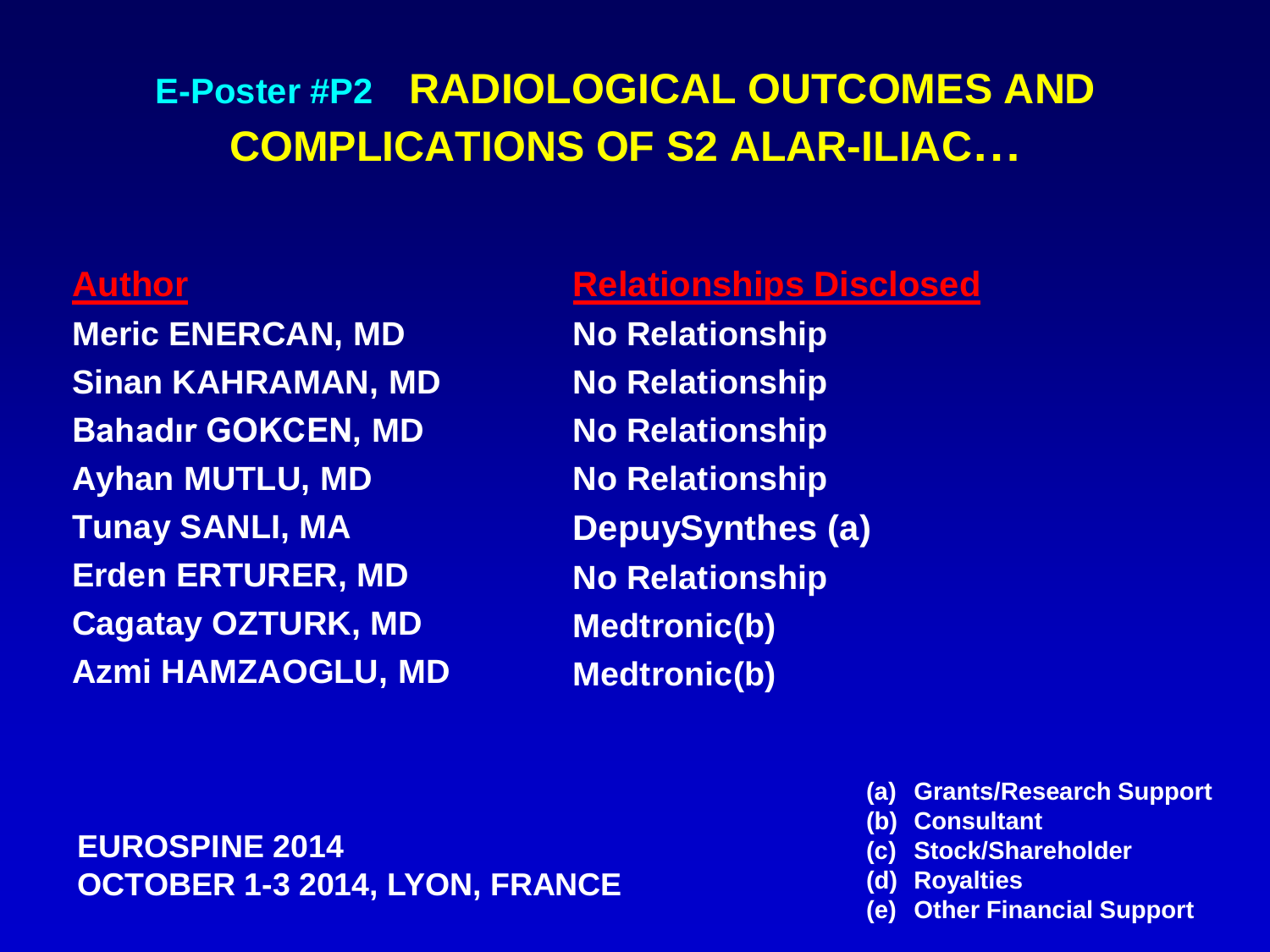## **INTRODUCTION**

 **Aim of this study is to evaluate radiological outcomes and complications of S2AI fixation in patients with osteoporotic spine undergoing long fusion to the sacrum.**

 **Recent studies reported rates of 13% for loosening and 6.5% for breakage of S2AI screw in adult deformity surgery.**

> *Strike S, Hassanzadeh H, Naef F, Sponseller, PD, Kebaish K 48th SRS Annual Meeting, Lyon, 2013*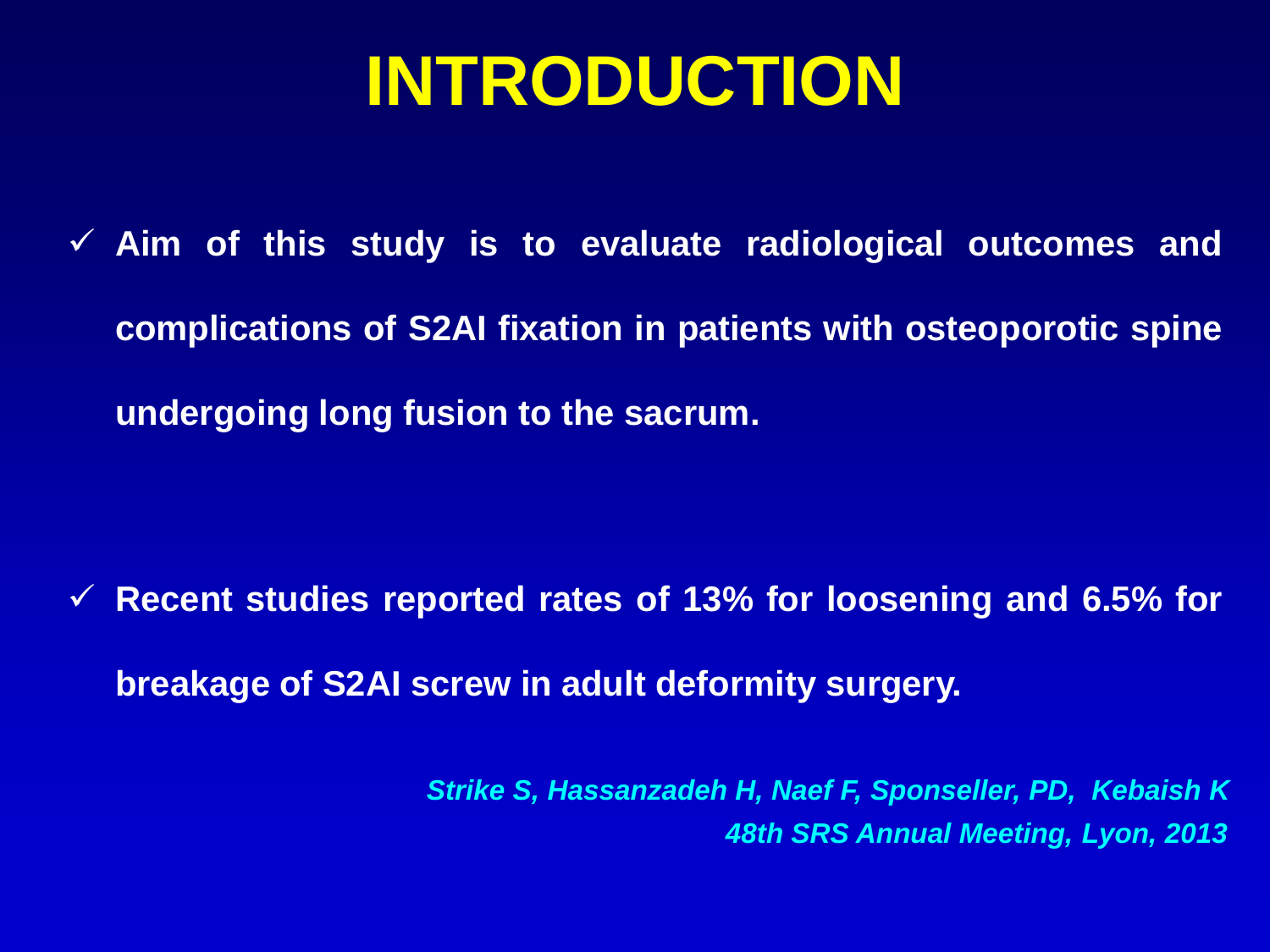## **MATERIAL & METHODS**

 **126 patients /adult spinal deformity / long fusion to sacrum with S2AI fixation. (2009-2012)**

*Inclusion criteria:*

- **preop BMD T score under -2,5 ( QCT )**
- **a long fusion (more than 5 levels) to the sacrum**
- **cement augmented fenestrated pedicle fixation technique**
- **lumbopelvic fixation with S2AI technique**
- **Preop, postop, f/up standing AP/L, pelvis AP and 3D CT scan were reviewed for radiological data.**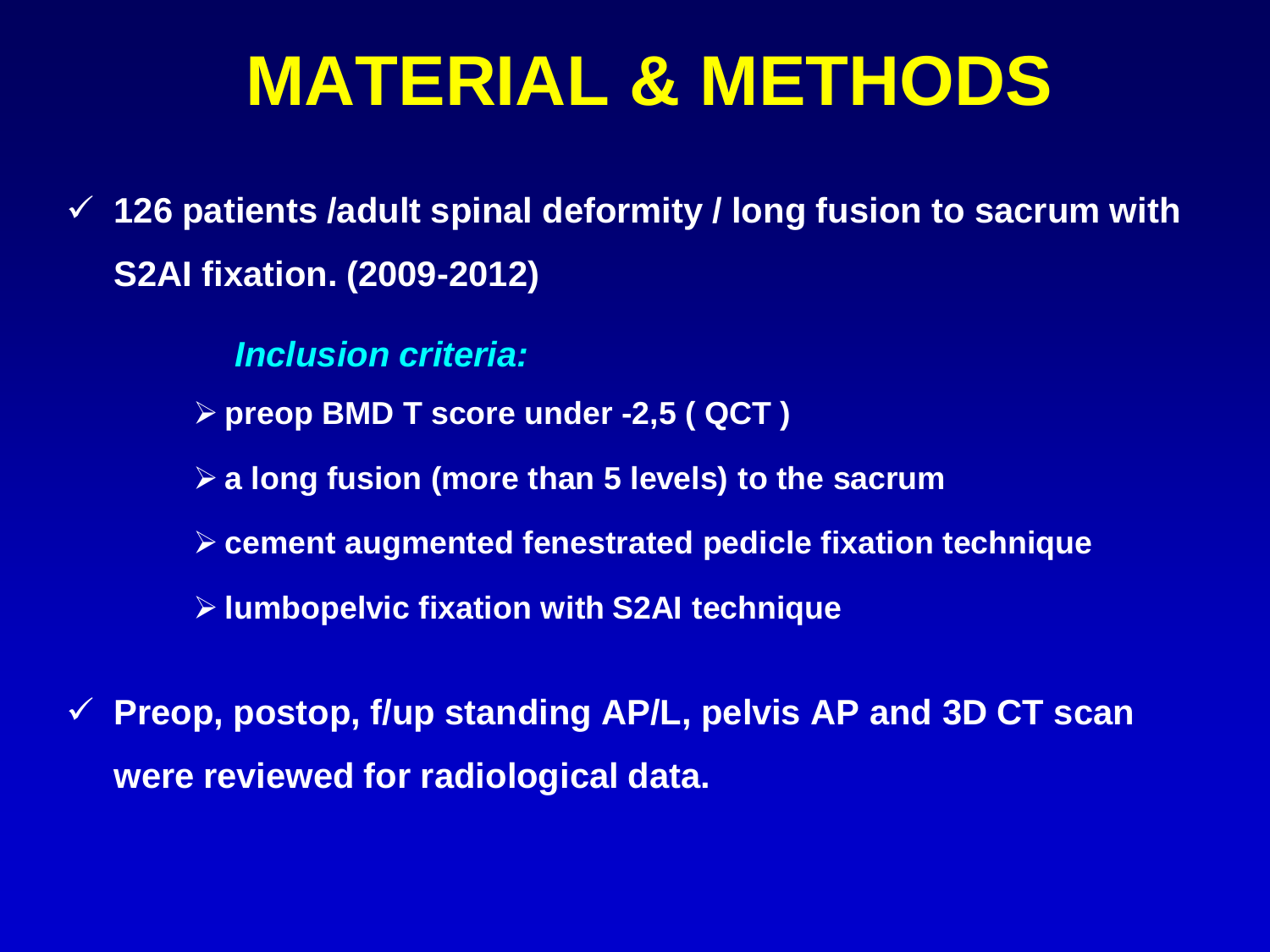## **RESULTS**

- **46 pts (38F,8M) were enrolled.**
- **Mean age was** *63.6 (58-84) years***.**
- **Mean follow/up was 28.8 (24-49) months .**
- *Mean instrumented level was 9.6 (5-16) levels.*
- **Preop BMD with QCT. [-3.63 (range: -2.86 - -4.89)].**

 **Cement augmented fenestrated pedicle fixation technique**  *(except S1 and S2AI screws)* **was performed to augment posterior fixation in all patients.**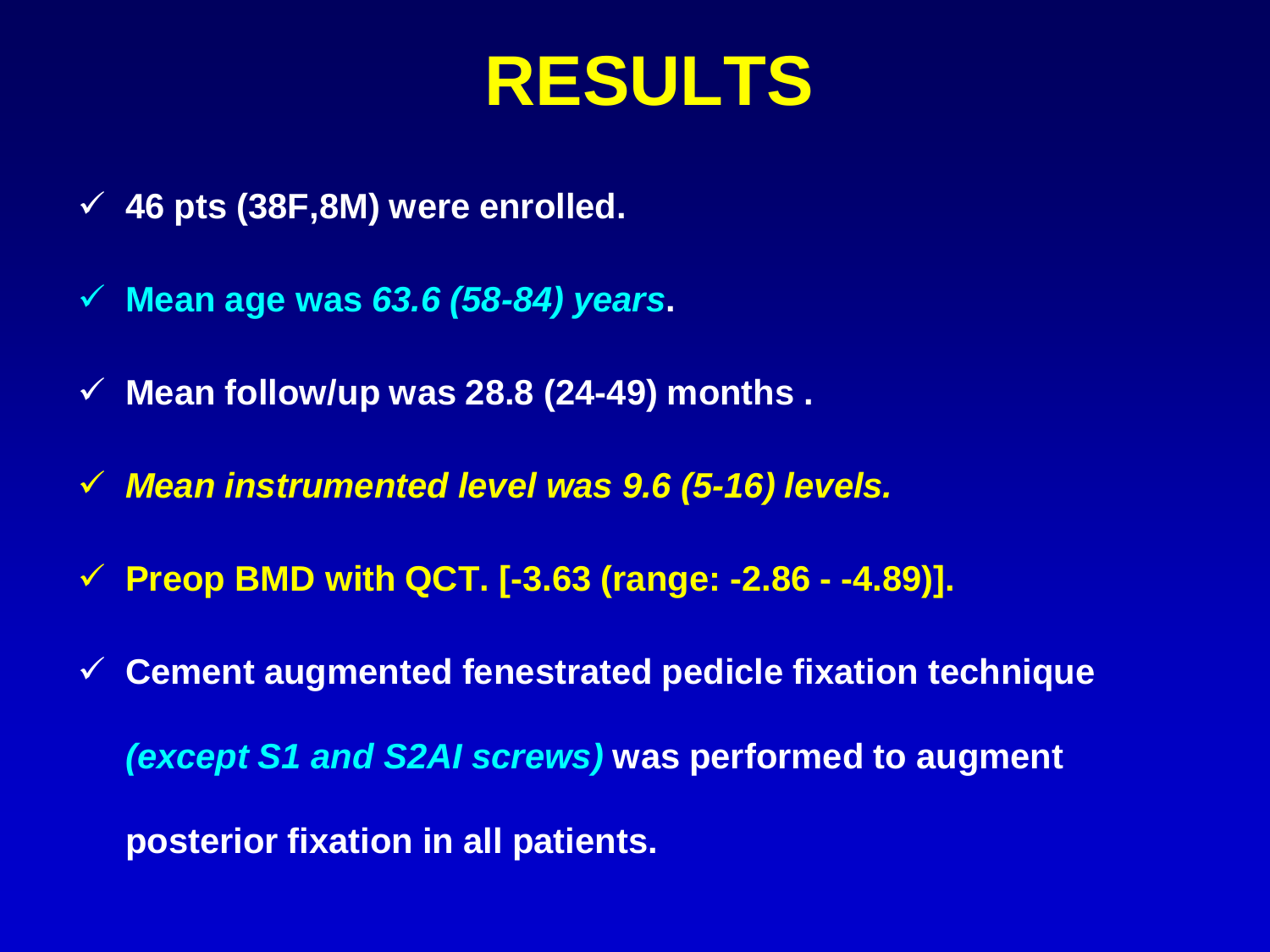## **RESULTS**

- **Interbody fusion for L5-S1 level was performed in 84.7% of the patients in addition to lumbopelvic fixation.**
- *Lumbosacral fusion was achieved in 93.4% of patients.*
- **Revision surgery was performed in 4 patients (8%)**
	- **Pseudoarthrosis at level L5-S1 in 3 patients.**
	- **Rod breakage at the level of osteotomy in 1 patient.**
- **Among** *92 S2AI screws, 31 screws (33,6%)* **had more than 2mm loosening.**
- **There was no S2AI screw breakage at the final f/up.**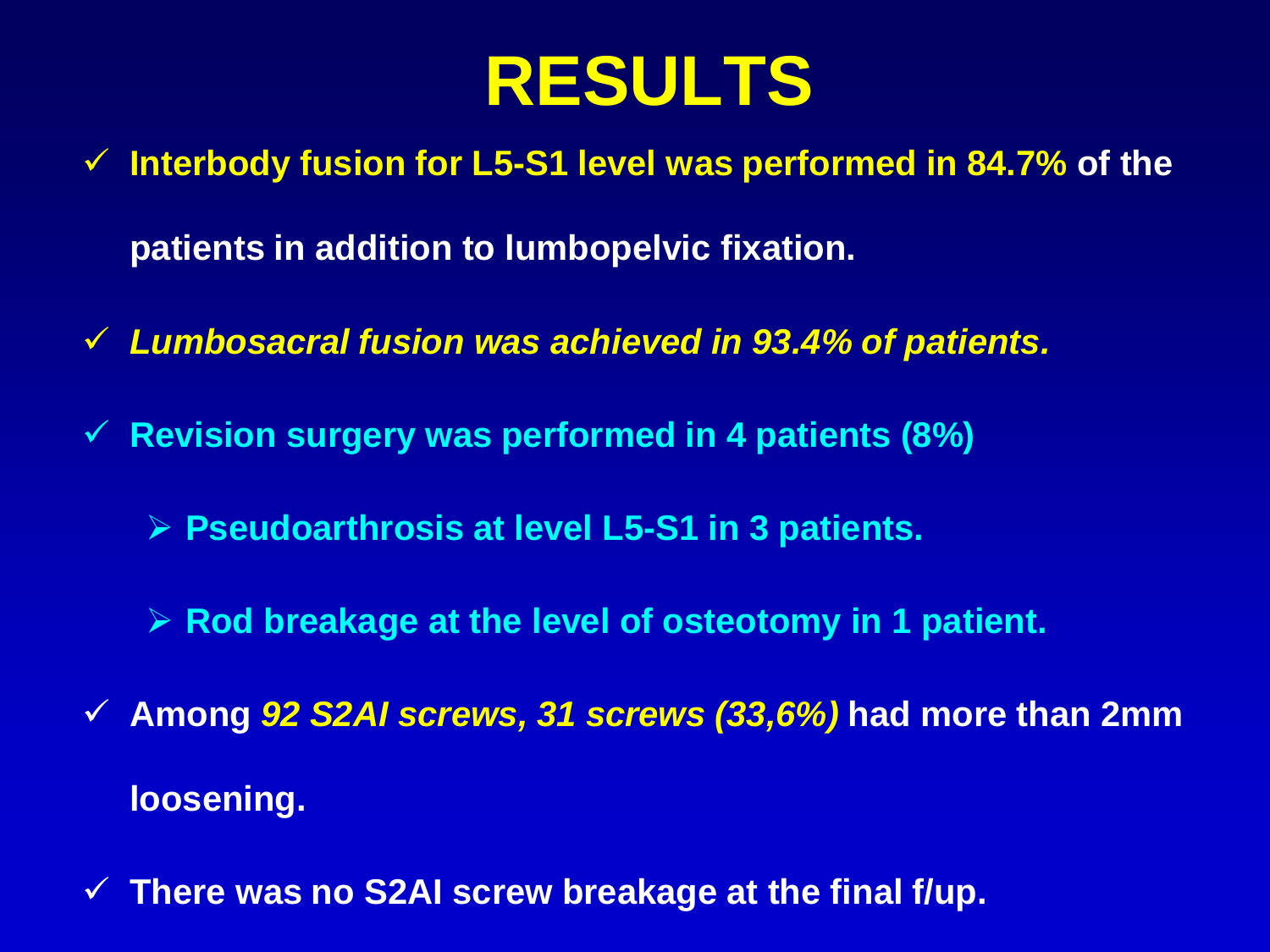

 **3D CT analysis of S2AI screws showed circumferential loosening at** *sacral-alar portion of screw in 22***,** *both alar and ilium portion in 7,* **and** *only around iliac portion in 2 screws***.**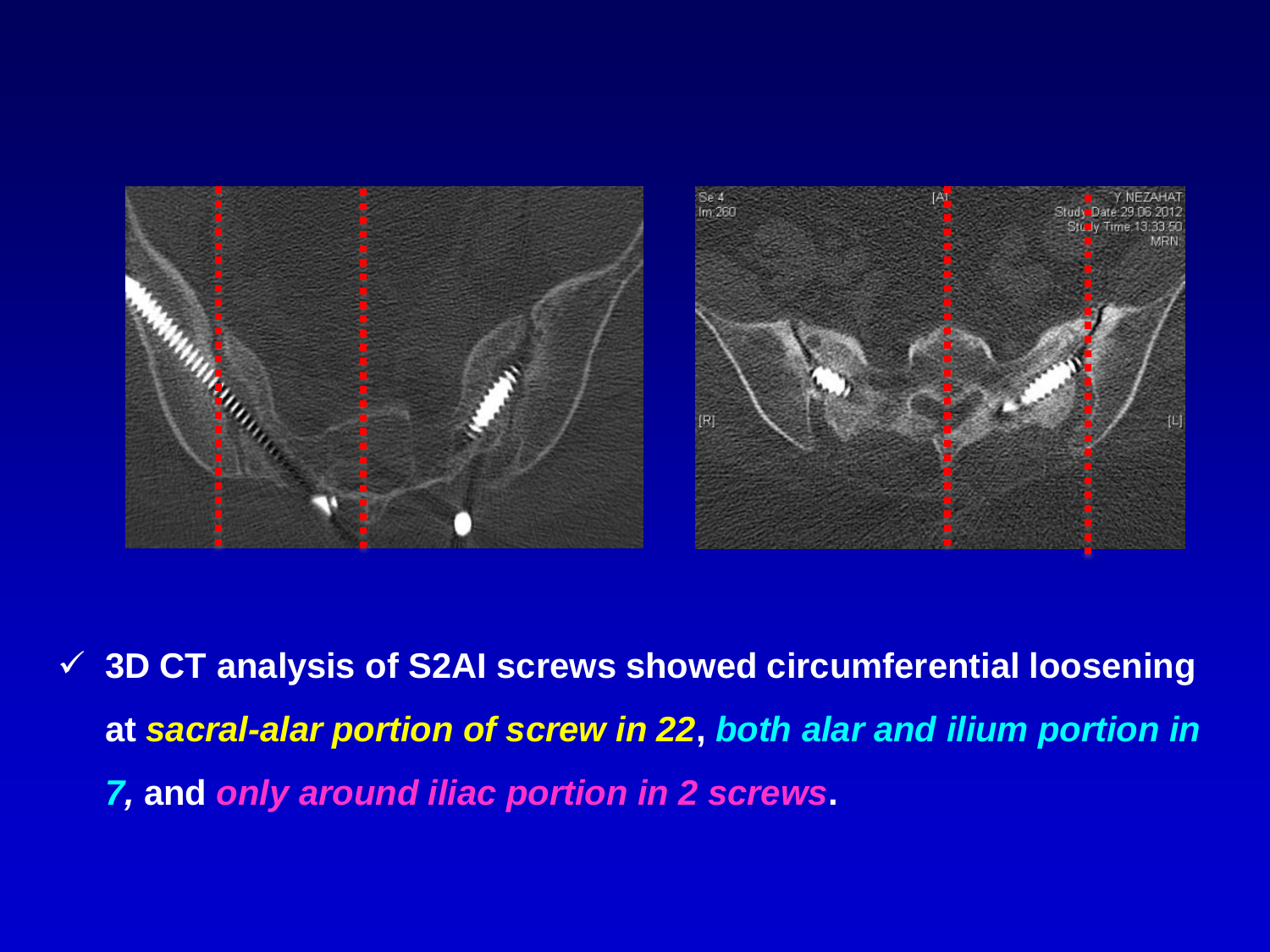### **NY, 71Y, F**

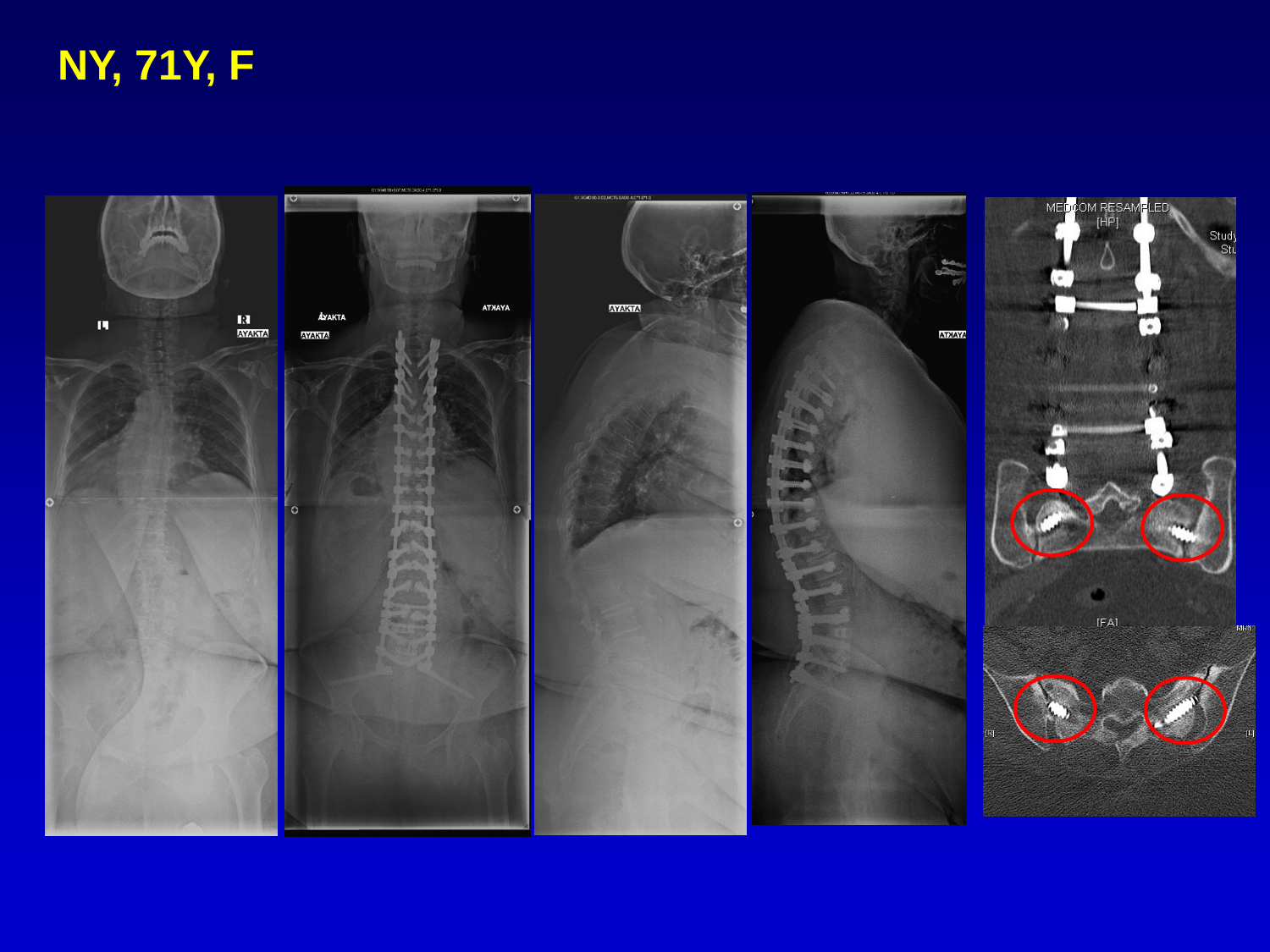#### **NN, 64y, F T2-S2 PI+ laminectomy + correction <sup>+</sup> L3-4, L4-5, L5-S1 ALIF +T12-L1,L1-2,L2-3 XLIF**

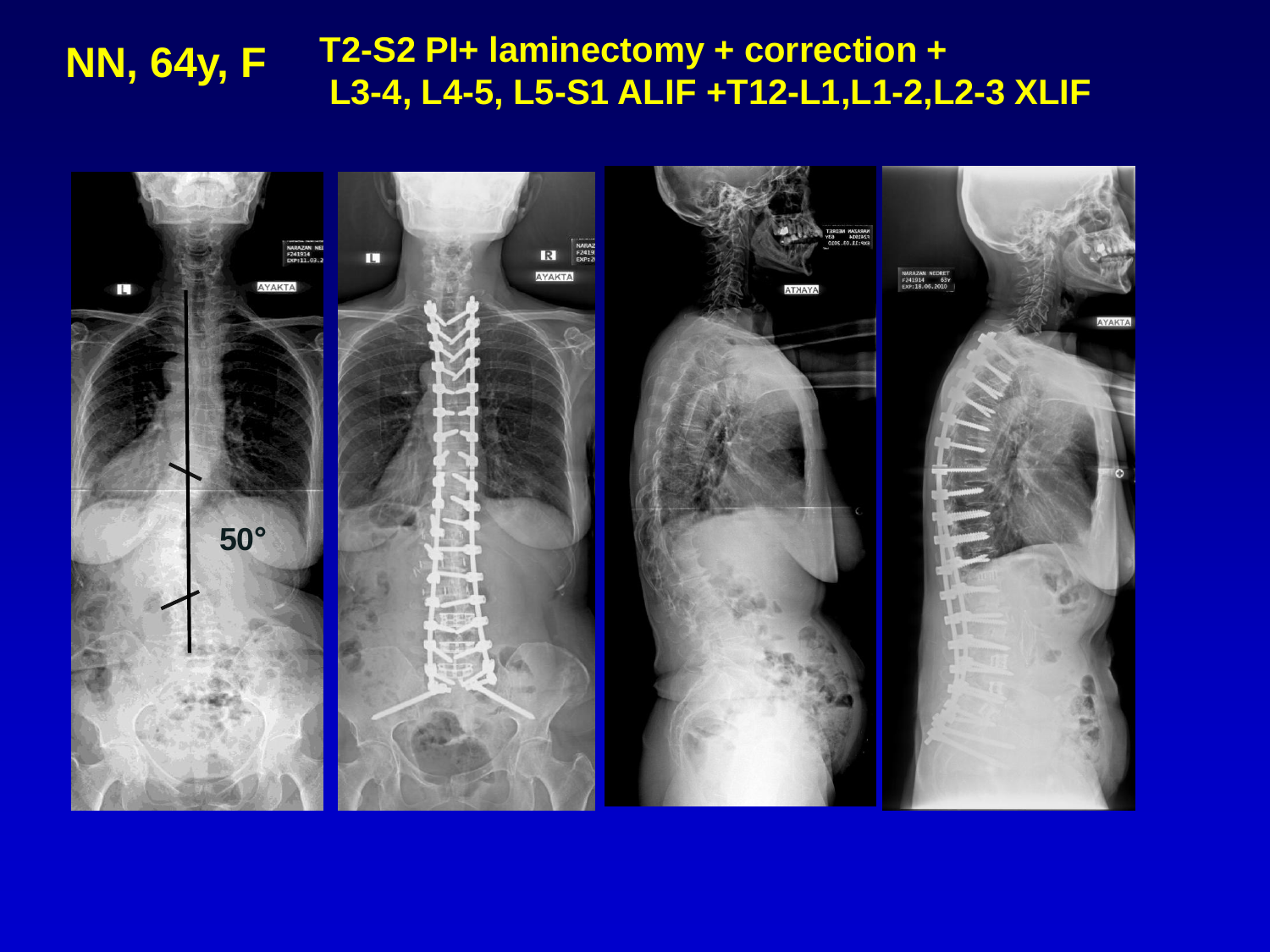



**Postop 8 months: implant failure , sagittal imbalance, pseudoarthorsis**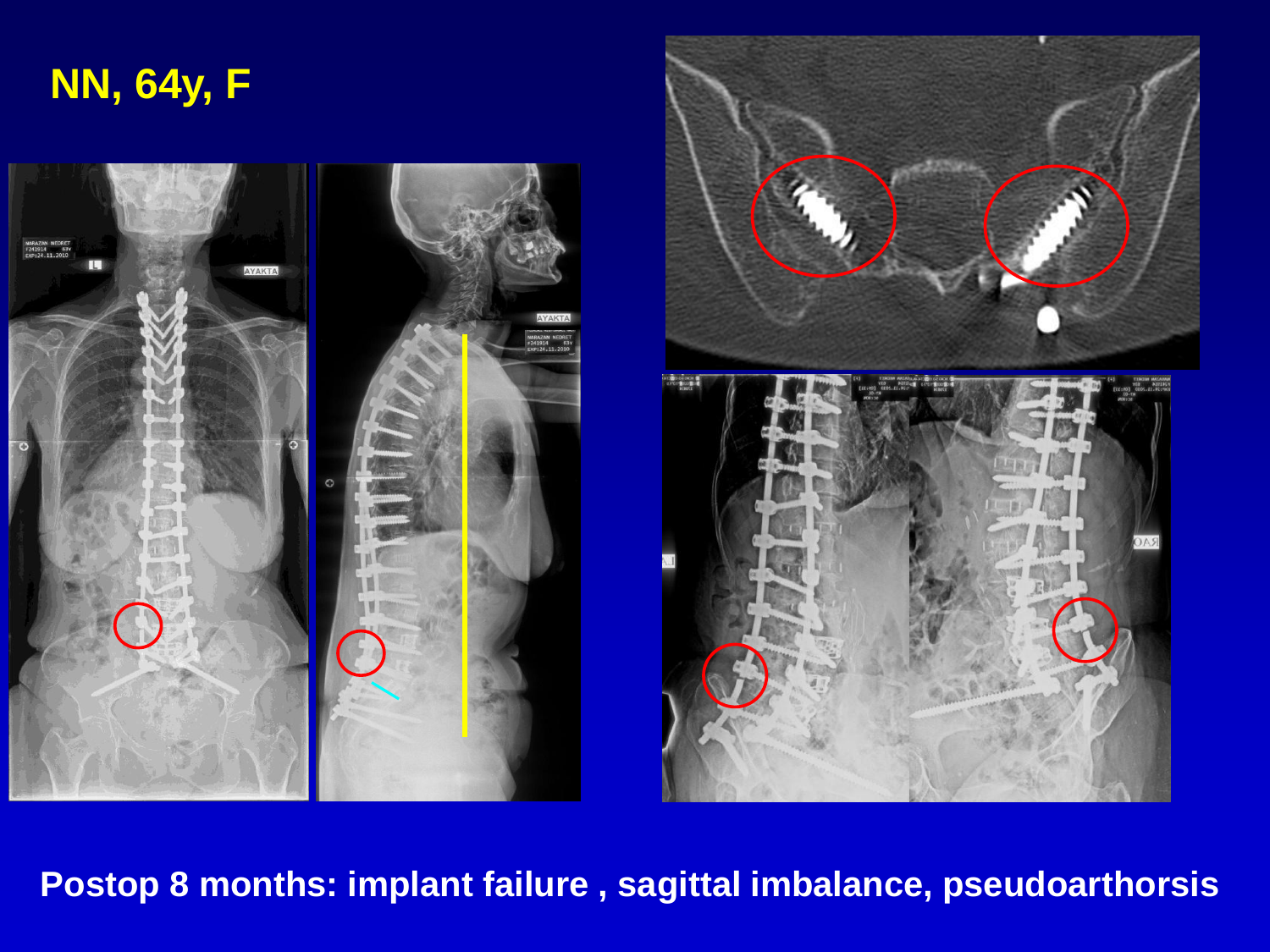**NN, 64y, F**